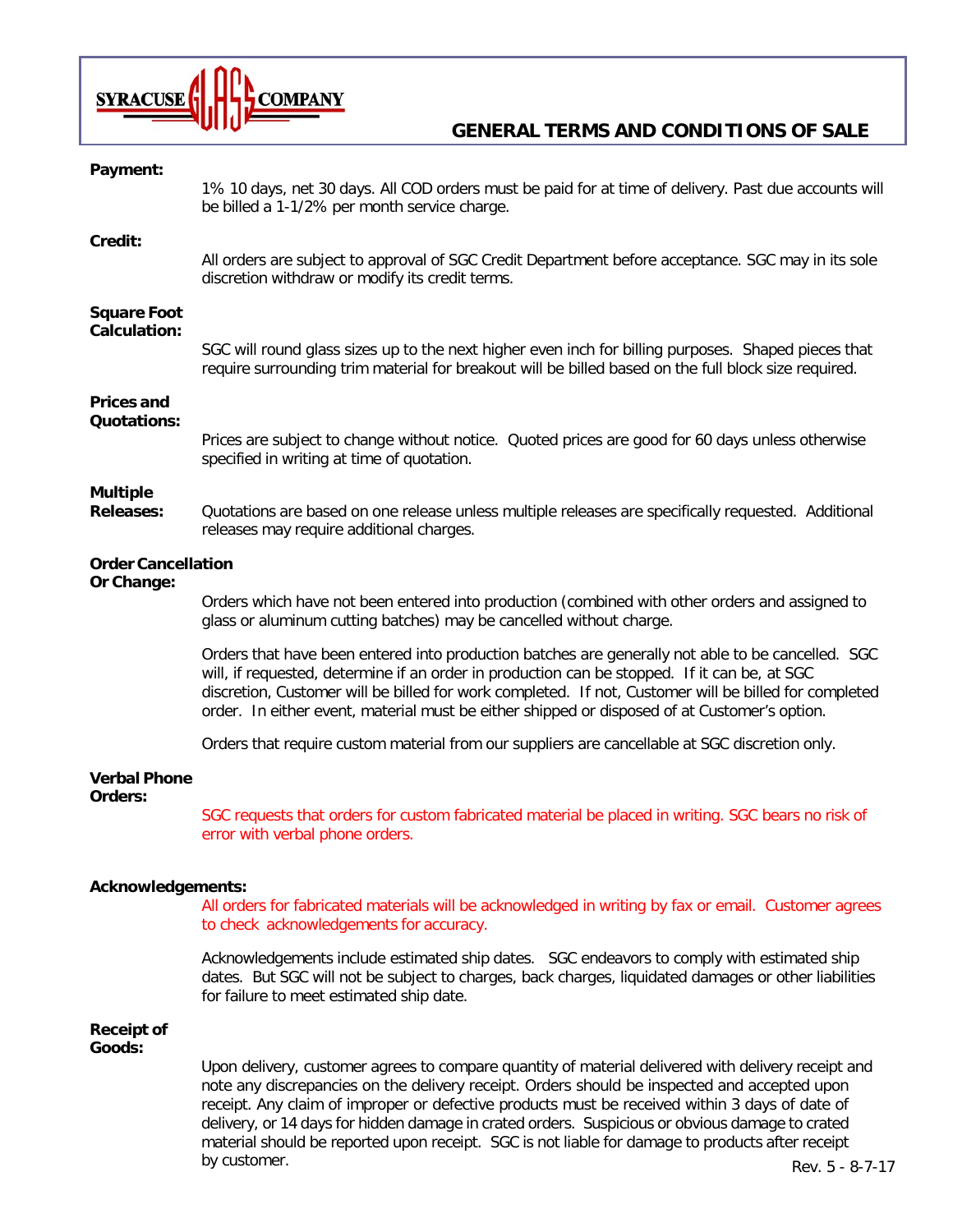

## **GENERAL TERMS AND CONDITIONS OF SALE**

| <b>Inspection:</b>                            |                                                                                                                                                                                                                                                                                                                                                                                                                                                                       |
|-----------------------------------------------|-----------------------------------------------------------------------------------------------------------------------------------------------------------------------------------------------------------------------------------------------------------------------------------------------------------------------------------------------------------------------------------------------------------------------------------------------------------------------|
|                                               | SGC reserves the right to inspect or ask for photos of all materials reported as defective.                                                                                                                                                                                                                                                                                                                                                                           |
| <b>Remedies:</b>                              |                                                                                                                                                                                                                                                                                                                                                                                                                                                                       |
|                                               | In the event that a SGC product fails to conform to SGC warranties, SGC, will at its option, supply a<br>replacement or refund 100% of the original selling price for the defective material. SGC shall have<br>no liability for consequential damages.                                                                                                                                                                                                               |
| <b>Returns:</b>                               | Customers must contact SGC office to request and obtain permission to return prior to giving<br>material to our drivers.<br><b>STOCK ITEMS</b> in resalable condition can be returned. Credit will be issued accordingly to this<br>schedule:                                                                                                                                                                                                                         |
|                                               | For returns within 7 days - NO HANDLING CHARGE. For returns beyond 7 days up to 14 days -<br>15% HANDLING CHARGE. NO RETURNS ACCEPTED AFTER 14 DAYS.                                                                                                                                                                                                                                                                                                                  |
|                                               | <b>CUSTOM, NON-INVENTORY</b> material is non-returnable.                                                                                                                                                                                                                                                                                                                                                                                                              |
| <b>Glass</b><br>Permanent<br>Logos:           |                                                                                                                                                                                                                                                                                                                                                                                                                                                                       |
|                                               | Logos will be permanently affixed to one corner of tempered, heat strengthened or laminated glass<br>supplied by SGC unless ordered "no logo". Customers ordering safety glass "no logo" bear all risk of<br>glass rejection due to lack of permanent label.                                                                                                                                                                                                          |
| <b>Glass</b>                                  |                                                                                                                                                                                                                                                                                                                                                                                                                                                                       |
| Quality:                                      | Unless otherwise specified by the customer and acknowledged by SGC in writing, products will<br>comply with and will be evaluated using current versions of ASTM standards. If ASTM standards do<br>not apply, the product will comply with and be evaluated using SGC standards.                                                                                                                                                                                     |
| <b>Aluminum</b>                               |                                                                                                                                                                                                                                                                                                                                                                                                                                                                       |
| Quality:                                      | Slight variation in color of anodized aluminum finished material is allowable.                                                                                                                                                                                                                                                                                                                                                                                        |
| Breakage:                                     | SGC does not warranty any glass product against breakage of any type. SGC will not be held liable<br>for breakage or damage of customer's glass accepted for processing.                                                                                                                                                                                                                                                                                              |
| <b>Insulating</b><br><b>Glass</b><br>Spacers: |                                                                                                                                                                                                                                                                                                                                                                                                                                                                       |
|                                               | Insulating glass air-spacers will be aluminum color unless another color is specifically requested.                                                                                                                                                                                                                                                                                                                                                                   |
| <b>Insulating</b><br><b>Glass</b><br>Sealant: |                                                                                                                                                                                                                                                                                                                                                                                                                                                                       |
|                                               | Unless otherwise specified by the customer and acknowledged by SGC in writing, SGC insulating<br>glass will be manufactured with a Polyisobutylene primary seal and a Polysulfide secondary seal.<br>Polysulfide standard seal is appropriate for conventional glazing applications, but not suitable for<br>structural silicone glazing. A silicone secondary seal must be specified at time of quotation and<br>order for structural silicone glazing applications. |